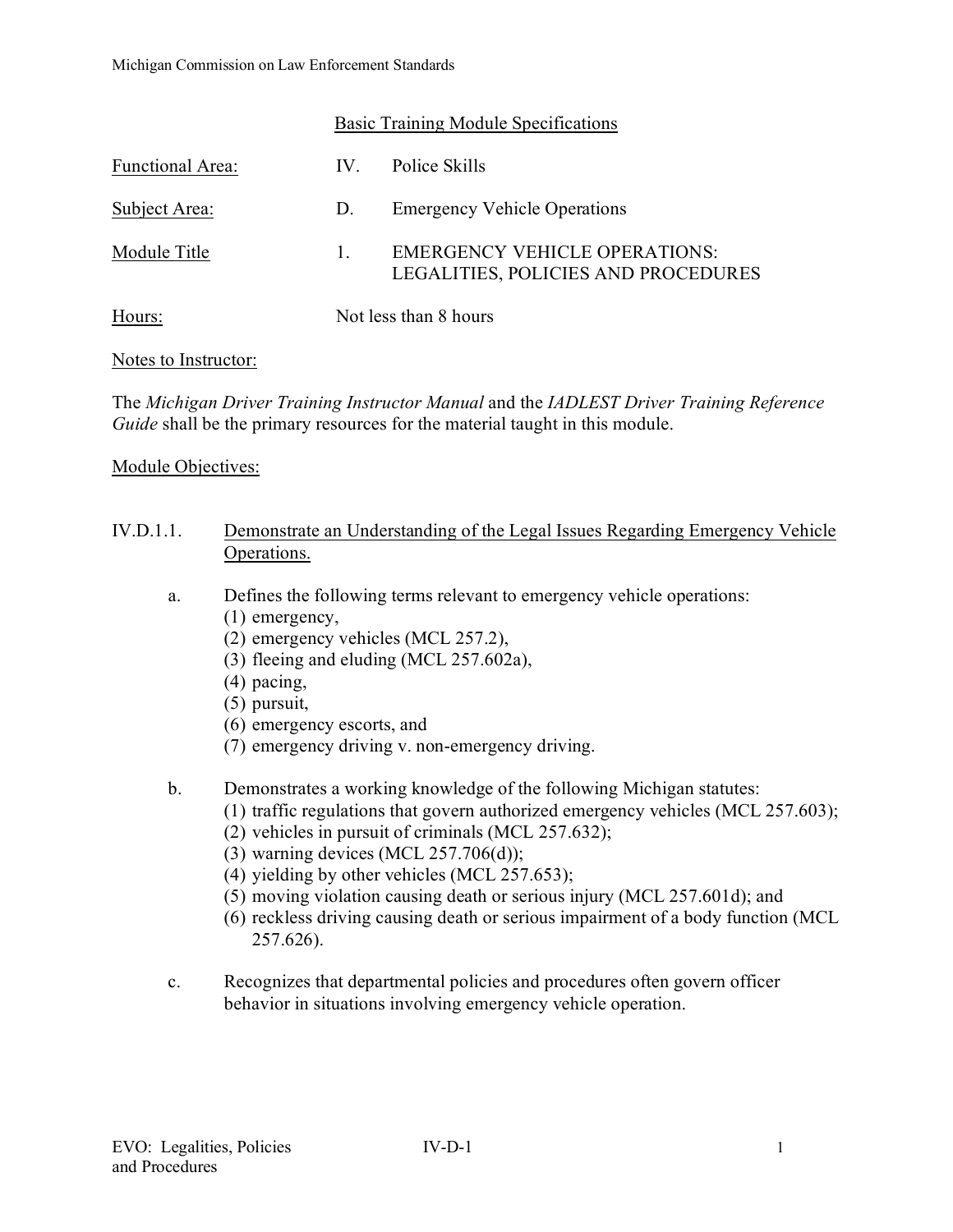# Notes to Instructor:

The recruits must understand that emergency driving policies will differ from agency to agency. Some agencies may have a strict policy while others may allow broader discretion - and others may have no policy at all. It may be useful to have the recruits work from a model policy (IACP, MML, e.g.) but note that differences may exist between a model policy and an agency policy.

- IV.D.1.2. Demonstrate an Understanding of Liability Issues That Relate to Emergency Vehicle Operations.
	- a. Recognizes the components of civil liability associated with emergency vehicle operations as:
		- (1) negligence (MCL 691.1405);
		- (2) intentional torts;
		- (3) constitutional torts (42 U.S.C. 1983);
		- (4) excessive force claims (*Graham v. Connor*, 490 U.S. 386 (1989)); and
		- (5) agency policy, procedures, and custom.
	- b. Recognizes that the actions of the officer in emergency driving situations will be judged by standards, such as:
		- (1) negligence (MCL 691.1405);
		- (2) gross negligence (MCL 691.1407);
		- (3) "shock the conscience" (*County of Sacramento v. Lewis*, 118 S.Ct. 1708 (1998));
		- (4) governmental immunity (MCL 691.1407); and
		- (5) the use of force continuum (see IV.C.3.1-2).
	- c. Demonstrates a working knowledge of the relevant case law regarding:
		- (1) fleeing drivers and the use of force:
			- (a) *Jackson v. Oliver*, 204 Mich App 122 (1994);
		- (2) innocent parties: (a) *Robinson v. City of Detroit*, 462 Mich 439 (2000);
		- (3) the question of duty:
			- (a) *Robinson v. City of Detroit*, 462 Mich 439 (2000).
- IV.D.1.3. Operate an Emergency Vehicle in Non-Emergency Circumstances.
	- a. Prepares for vehicle operations by inspecting the emergency vehicle and the emergency equipment.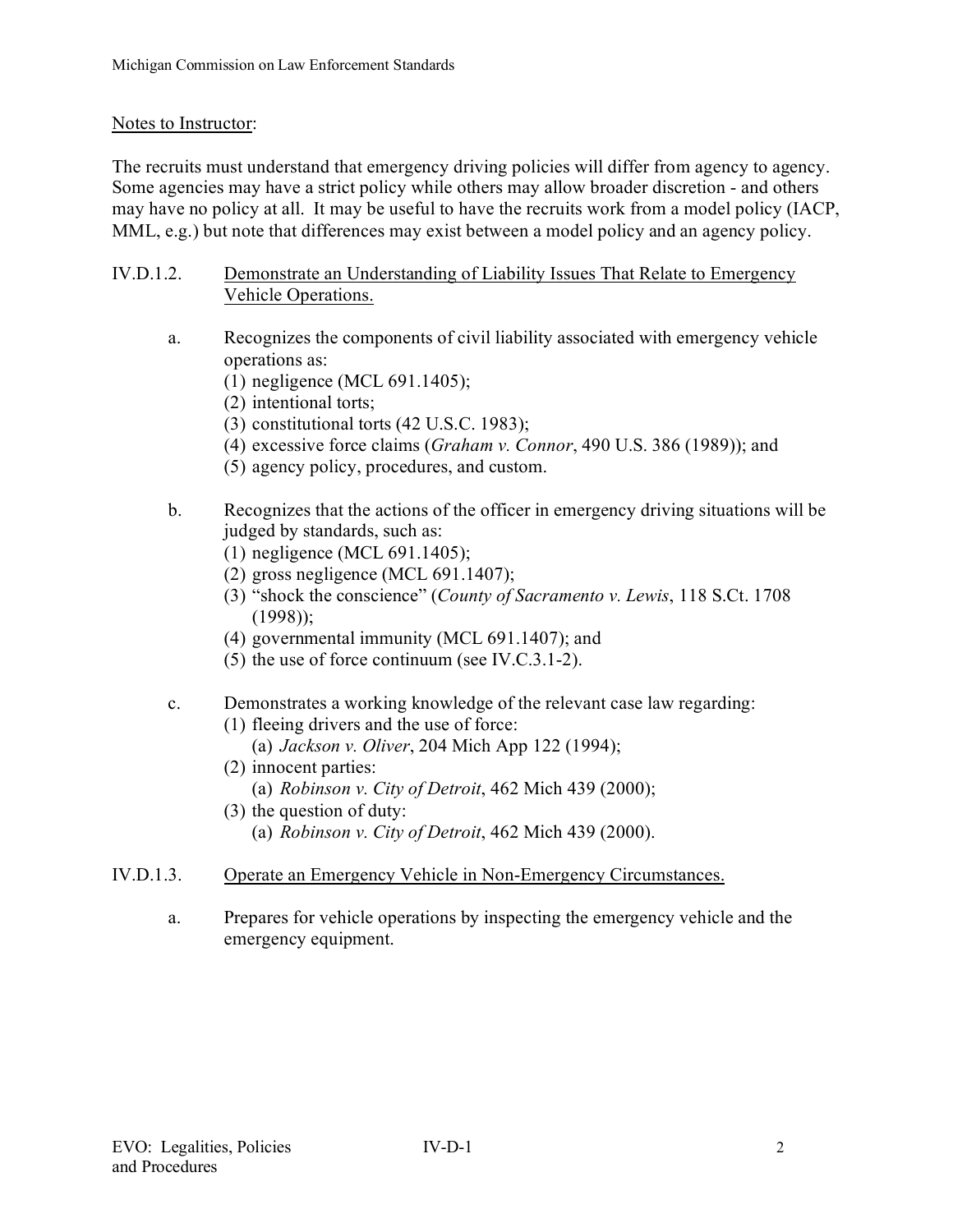## IV.D.1.3. Operate an Emergency Vehicle in Non-Emergency Circumstances (continued).

- b. Operates the vehicle in non-emergency situations, using:
	- (1) appropriate occupant protection (MCL 257.710e and The Occupant Protection Manual), that:
		- (a) reduces the chance of injury or death;
		- (b) provides for improved vehicle control; and
		- (c) complies with state law and agency policy;
	- (2) appropriate driving strategies and techniques (e.g., Smith System, SIPDE, Zone Control System, etc.);
	- (3) proper radio techniques with communication centers, by:
		- (a) being familiar with the radio system;
		- (b) advising dispatchers, when appropriate; and
		- (c) updating dispatchers, when necessary;
	- (4) a knowledge of how distracters affect driving, such as:
		- (a) multi-task procedures;
		- (b) boredom; and
		- (c) psychological/physiological factors.
	- (5) an understanding of how risk factors affect driving, such as:
		- (a) environmental conditions,
		- (b) traffic conditions, and
		- (c) vehicle dynamics.

# IV.D.1.4. Operate an Emergency Vehicle Under Emergency Conditions.

- a. Determines when it is appropriate to use and manage the emergency equipment: (1) siren ineffectiveness;
	- (2) semi-marked v. marked units; and
	- (3) the reaction of others to activated emergency equipment.

# b. Operates the vehicle in emergency situations, using:

- (1) proper radio techniques by advising dispatchers of:
	- (a) location;
	- (b) direction; and
	- (c) status;
- (2) appropriate driving strategies and techniques;
	- (a) driver limitations;
	- (b) anticipating hazards;
	- (c) positioning vehicle with respect to other vehicles, pedestrians, and possible hazards;
	- (d) multi-task management; and
	- (e) securing loose equipment within the vehicle.
- (3) proper occupant protection; and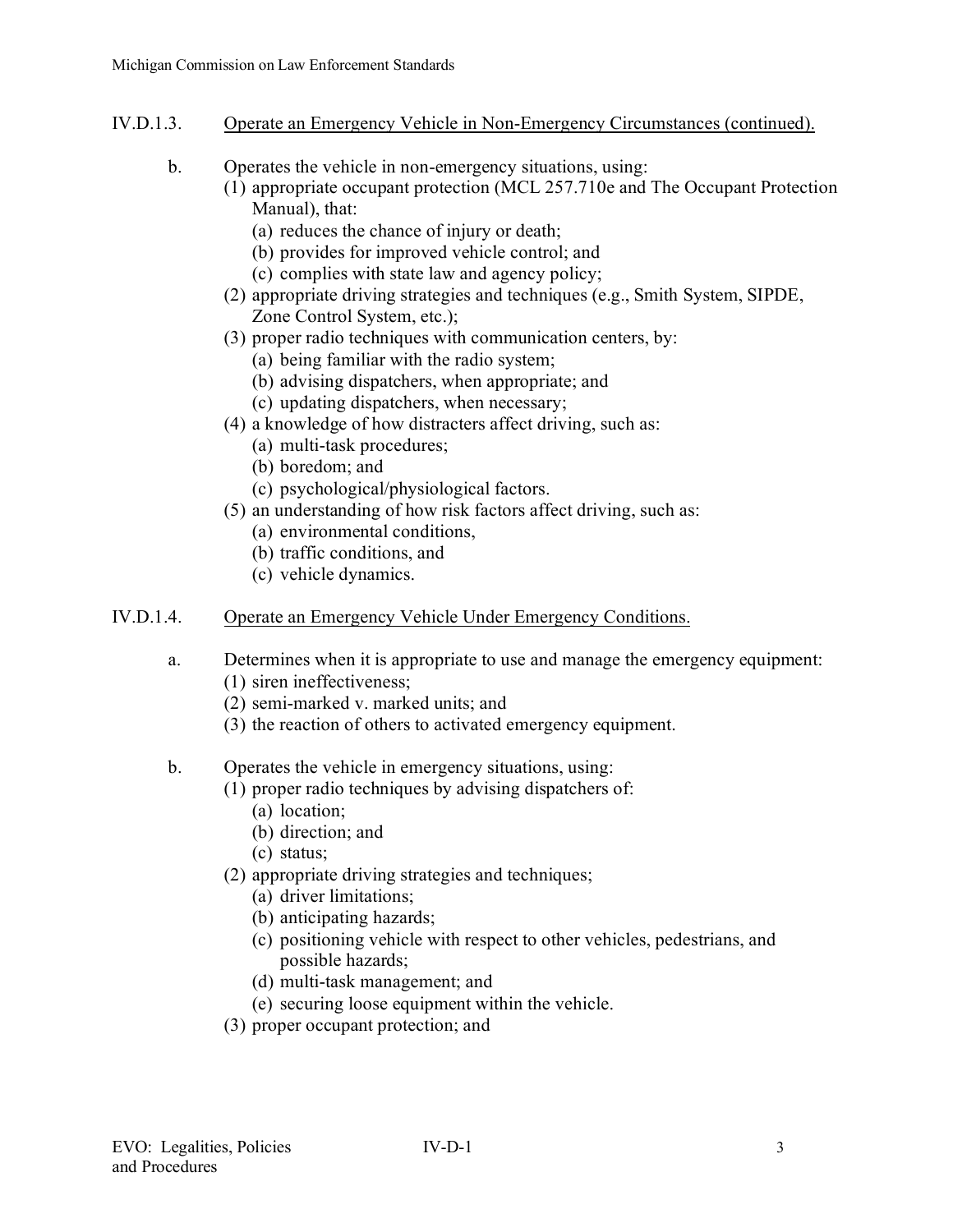- IV.D.1.4. Operate an Emergency Vehicle Under Emergency Conditions.
	- (4) an understanding of risk factors, such as:
		- (a) the decision to operate in an emergency mode;
		- (b) the decision to terminate the emergency run;
		- (c) vehicle dynamics during an emergency run; and
		- (d) factors brought on by stress (e.g., heart rate, respiration, adrenaline, etc.).
	- c. Understands that driving under emergency conditions does not relieve the officer of the duty to drive with "due regard" for the safety of others (MCL 257.632).

### IV.D.1.5. Engage in a Pursuit.

- a. Determines when it is appropriate to use and manage the emergency equipment.
- b. Determines when it is appropriate to engage in a pursuit, based on:
	- (1) balancing the need to pursue v. the seriousness of the offense;
	- (2) traffic and road conditions;
	- (3) weather conditions;
	- (4) what is known about the offender;
	- (5) night v. day driving;
	- (6) knowing, or not knowing, the area; and
	- (7) agency policy and procedures.
- c. Understands how the following factors influence officer behavior:
	- (1) peer pressure;
	- (2) emotions (anger, fear, etc.);
	- (3) officer attitudes (self-righteousness, over-confidence, impatience, aggressiveness, etc.) and underlying belief systems; and
	- (4) psychological and physiological factors.
- d. Operates the emergency vehicle under pursuit conditions, considering:
	- (1) communication (e.g., updating, advising, etc.);
	- (2) driving strategies, such as:
		- (a) car violator positioning;
		- (b) passing;
		- (c) lane changes; and
		- (d) hills, curves, and night driving;
	- (3) occupant protection;
	- (4) risk factors, such as:
		- (a) the length of the pursuit;
		- (b) intersections;
		- (c) the decision to continue or terminate the pursuit;
		- (d) the dynamics of the vehicle during pursuits;
		- (e) traffic, road and weather conditions; and
		- (f) pedestrians, bystanders, and passengers.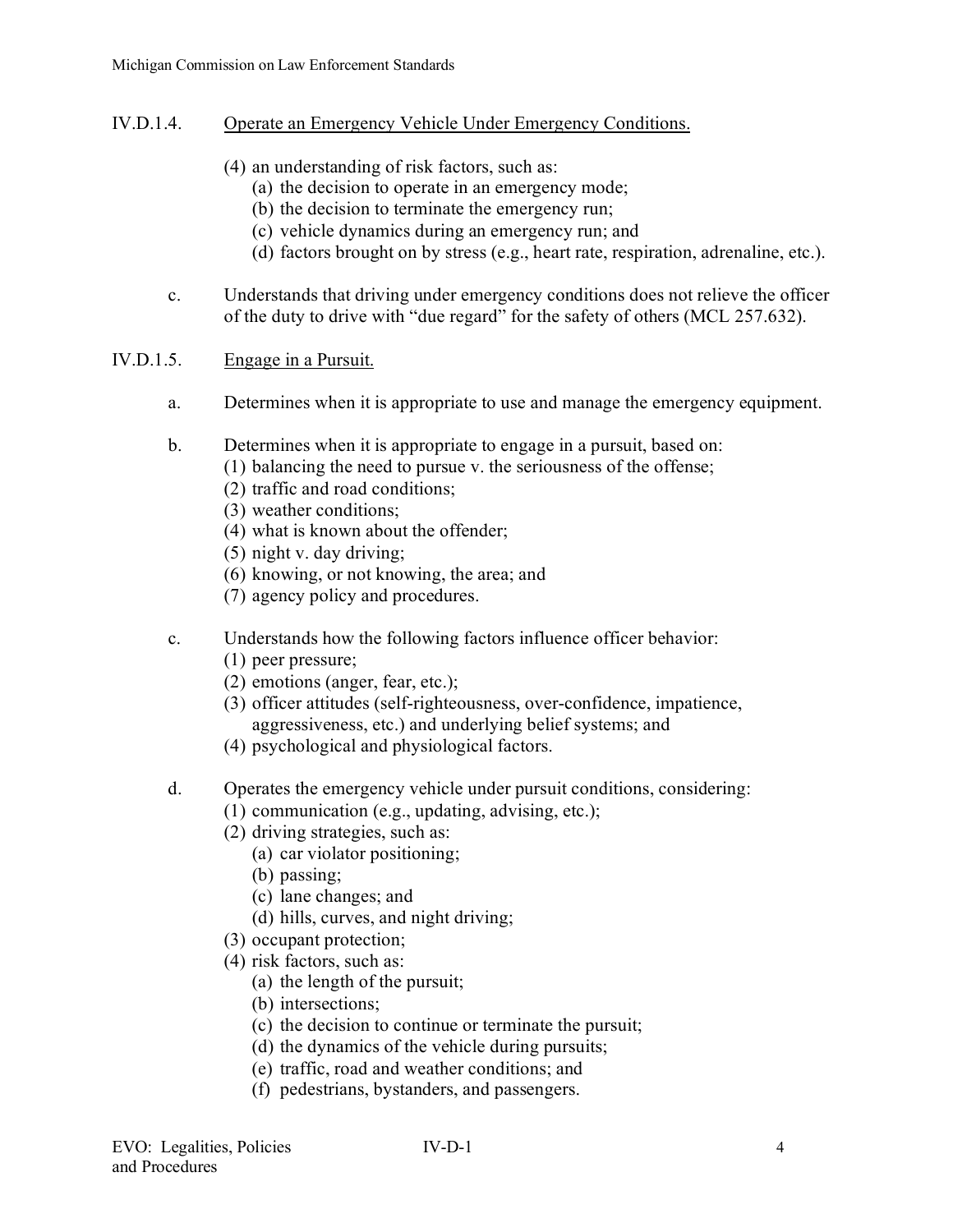- IV.D.1.5. Engage in a Pursuit (continued).
	- e. Operates the emergency vehicle under pursuit conditions considering appropriate management strategies, such as:
		- (1) back-up units v. secondary units;
		- (2) multiple chase units;
		- (3) the involvement of other jurisdictions;
		- (4) traveling beyond jurisdictional boundaries; and
		- (5) vehicle positioning, considering:
			- (a) paralleling,
			- (b) lead position,
			- (c) radio communication, and
			- (d) agency policy.
	- f. Determines when it is appropriate to terminate (discontinue) a pursuit, including:
		- (1) when the circumstances that justified the initiation of the pursuit have changed or no longer exist (causing the pursuit to be unreasonable, unsafe, out of policy, etc.);
		- (2) when directed to discontinue the pursuit by another officer or supervisor; and
		- (3) at the discretion of the initiating officer.
	- g. Demonstrates an understanding of when to deploy vehicle tactics to physically intervene with a fleeing suspect's vehicle, considering:
		- $(1)$  4<sup>th</sup> Amendment;
		- (2) MCOLES Continuum (see IV.C.3.1. & IV.C.3.2.);
		- (3) agency policy; and
		- (4) the appropriate use of agency approved techniques, such as:
			- (a) vehicle disabling devices (e.g., controlled tire deflation devices);
			- (b) roadblocks (total or partial);
			- (c) boxing tactics (moving or stationary); and
			- (d) intentional contact (e.g. PIT, intentional collisions).
- IV.D.1.6. Engage in Post-Incident Operations.
	- a. At the conclusion of the emergency run, positions the patrol vehicle for the best protection of the officer and the scene.
	- b. Safely manages the scene, by:
		- (1) assessing the threat level (presence of weapons, recognizing hazards, etc.);
		- (2) rendering first aid, if necessary; and
		- (3) determining the need for additional assistance, if necessary (e.g., back-up units, EMS, Hazmat, utility services, etc.).